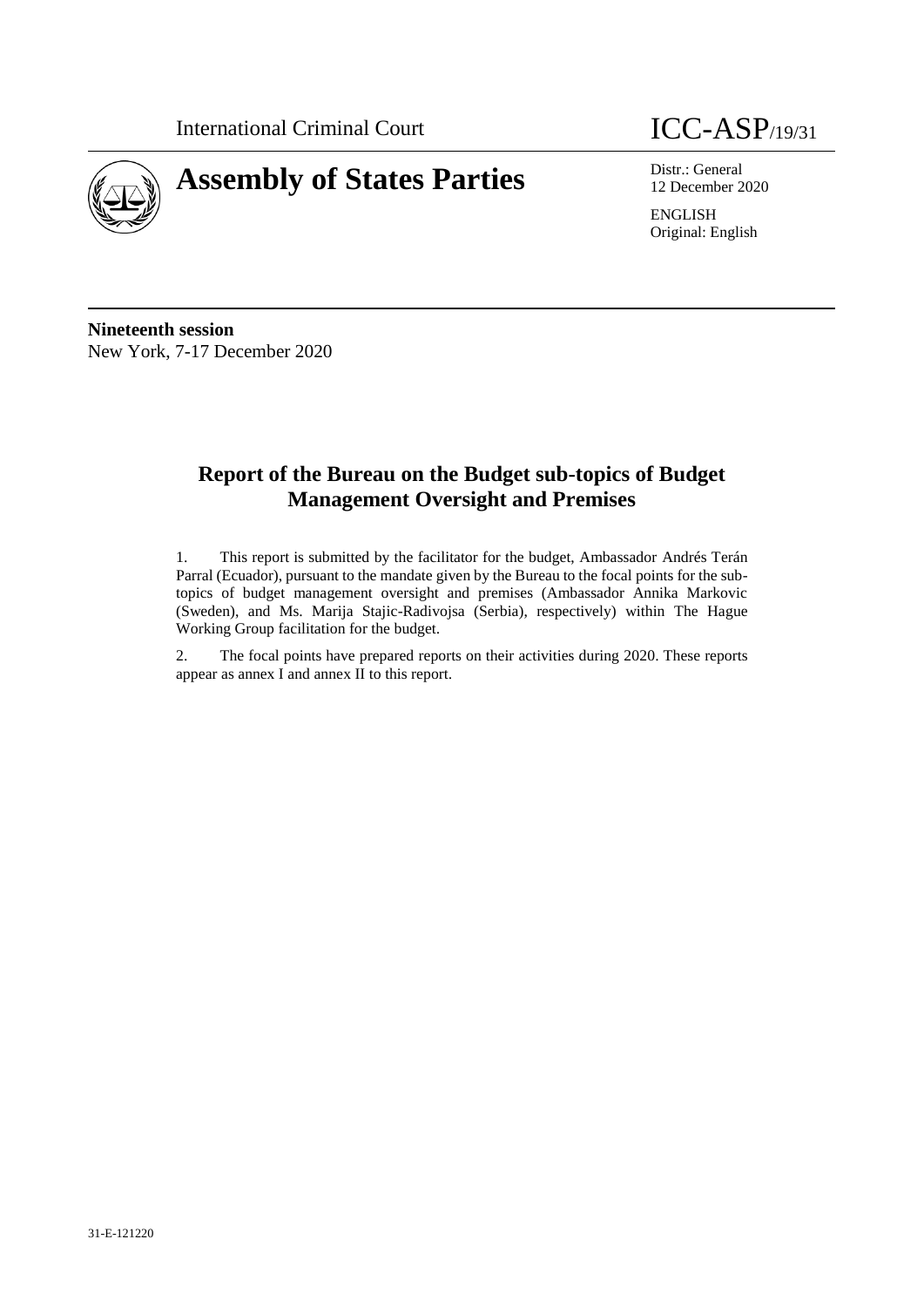## **Annex I**

# **Report of the focal point for the topic of Budget Management Oversight**

## **A. Introduction**

1. The mandate for budget management oversight in 2020 is derived from the budget resolution adopted at the eighteenth session of the Assembly of States Parties.<sup>1</sup> On 18 December 2019 the Bureau approved the allocation of budget management oversight to The Hague Working Group as a sub-topic of the budget facilitation. On 24 January 2020, the Bureau appointed Ambassador Annika Markovic (Sweden) as focal point for the topic of budget management oversight.

## **B. Meetings and discussions**

2. Two meetings were held on the topic of budget management oversight in 2020: one on 20 February and one on 20 October 2020. The meeting on 20 October was held by remote-link due to the restrictions imposed by COVID-19.

3. The meetings provided an opportunity for States Parties to continue their consideration of various matters related to the topic of budget management oversight, including audit and strategic planning.

## **1. Appointment of the External Auditor**

4. At its meeting on 20 October the working group considered the recommendation of the Audit Committee regarding the procurement of a new External Auditor for the Court and the Trust Fund for Victims. It was noted that the term of the current External Auditor, the *Cour des comptes*, would end with the financial statements for 2020, and that the Audit Committee was mandated under its Charter with making recommendations to the Assembly concerning the appointment of the External Auditor.

5. In the report of its eleventh session, the Audit Committee recommended that the Assembly appoint the Board of Audit and Inspection of the Republic of Korea as the new External Auditor.<sup>2</sup> The Committee on Budget and Finance endorsed that recommendation in the report of its thirty-fourth session, and, on the recommendation of the Audit Committee, authorized the Registrar to cooperate with the Board of Audit and Inspection of the Republic of Korea in order to make the necessary arrangements for the procurement of external auditing services, subject to the approval of the Assembly.<sup>3</sup>

6. The working group received a briefing from the Chair of the Audit Committee on the procurement process, and agreed to endorse the recommendation of the Audit Committee to appoint the Board of Audit and Inspection of the Republic of Korea as the External Auditor of the Court and the Trust Fund for Victims for the years 2021-2024.

## **2. Evaluation of the oversight bodies**

7. One of the outcomes of the discussions on budget management oversight in 2019 had been a recommendation that the Assembly request the External Auditor, the *Cour des comptes*, to undertake an evaluation of the oversight bodies, and to recommend possible actions on their respective mandates and reporting lines.<sup>4</sup> States Parties discussed the draft Terms of Reference for the evaluation at the meeting on 20 February. At the meeting on 20 October, the focal point noted that progress on the evaluation had been affected by the limitations imposed by COVID-19. In order to provide a transparent and well-informed

<sup>1</sup> ICC-ASP/18/Res.1, Sections I and J.

<sup>2</sup> AC/11/5, para. 54.

<sup>3</sup> ICC-ASP/19/5, para. 23.

<sup>4</sup> See resolution ICC-ASP/18/Res1, Section I, para. 6.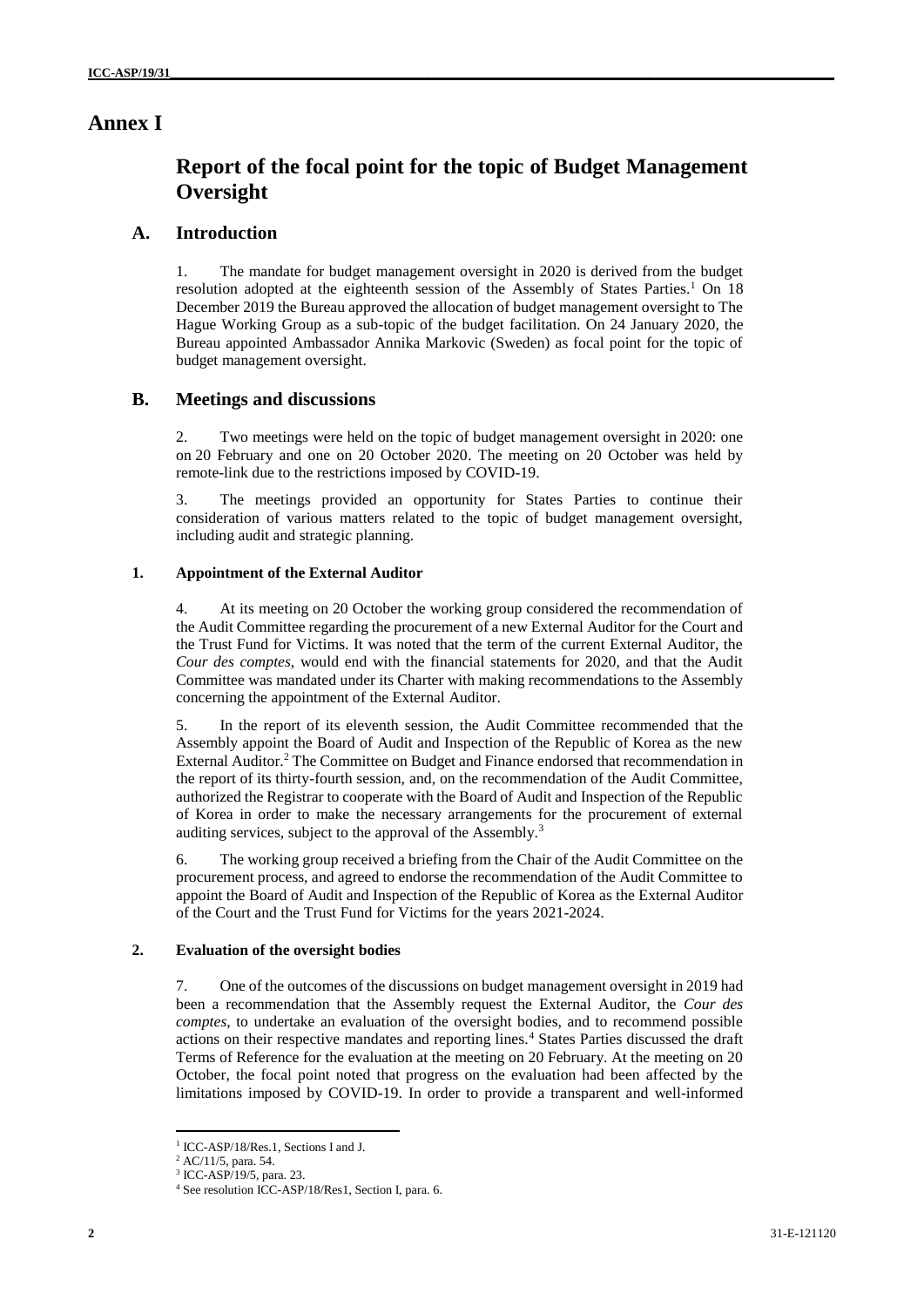result for the Assembly, the External Auditor considered it necessary to have an in-person workshop with as many of the key interlocutors as possible.

8. The working group was informed that the External Auditor intended to complete the task as soon as possible, but that it may not be possible before the nineteenth session of the Assembly.

#### **3. Amendments to the Charter of the Audit Committee**

9. At the meeting on 20 February, the working group considered the draft amendments to the Charter of the Audit Committee which had been proposed by the Committee in the report of its tenth session.<sup>5</sup> It was recalled that the Assembly had taken note of the proposed amendments at its eighteenth session, and requested the Audit Committee to provide more detailed background information. The Assembly had also decided to consider the amendments, together with any additional information provided by the Committee, and taking into consideration the outcome of the evaluation which was to be undertaken by the External Auditor, in order to take a decision as appropriate.<sup>6</sup> The point was made that further information would be useful regarding the reasoning and urgency for the amendments to the Charter. Some States Parties noted that the forthcoming evaluation by the External Auditor as well as the Independent Expert Review<sup>7</sup> may have relevance to the mandate of the Audit Committee. The view was expressed that it would be important to ensure the Charter was in line with existing international standards regarding the audit functions of an institution such as the Court.

10. In the report on its eleventh session, the Audit Committee emphasized that the proposed amendments mainly sought to improve the format, terminology and language of the original Charter, and to ensure that it was in line with the processes adopted after the reestablishment of the Audit Committee.<sup>8</sup> The report also noted that there may be value in deferring the amendments to the Charter until after the completion of the evaluation of the oversight bodies by the External Auditor, and after the completion of the Independent Expert Review of the Court.<sup>9</sup>

11. At the meeting held on 20 October the working group noted that it would be necessary to return to the matter in 2021.

## **4. Strategic Plan of the Trust Fund for Victims, 2020-2021**

At the meeting on 20 October, the working group received a presentation on the new Strategic Plan of the Trust Fund for Victims (TFV) for 2020-2021. The Strategic Plan had been adopted in August 2020 by the Board of the TFV, and had been developed in light of the recommendations of the Independent Oversight Mechanism (IOM) in its December 2019 report. The Strategic Plan also took into account the impact of COVID-19. The new Plan was aligned with the Plan of the Court, and would follow the same three-year cycle in the future. The Strategic Plan was also supported by an "Activity Tracker" and a "Management Brief", both of which would be made public on the TFV website. The Strategic Plan contained two main strategic goals, to provide better focus and more clarity: Impact and Performance. There was a focus on performance at the organizational level, including the efficiency and effectiveness of the TFV, good governance, transparency and accountability. The Strategic Plan also highlighted some of the challenges facing the TFV, specifically: a) to be responsive to victims' rights and needs, and ensure maximum impact and value; b) to be seen to be responsible  $-$  i.e. to increase the visibility of actions and results, and demonstrate they are concrete and respond to the satisfaction of the victims; and c) to promote and benefit from greater systemic efficiency and make sure reparations were proportional and sustainable.

<sup>5</sup> AC/10/5, paras. 87-88 and annex II.

<sup>6</sup> Resolution ICC-ASP/18/Res.1, section I, para. 7.

<sup>7</sup> The Final Report of the Independent Expert Review of the International Criminal Court and the Rome Statute System was submitted on 30 September 2020 (ICC-ASP/19/16).

<sup>8</sup> AC/11/5, para. 86. <sup>9</sup> AC/11/5, para. 87.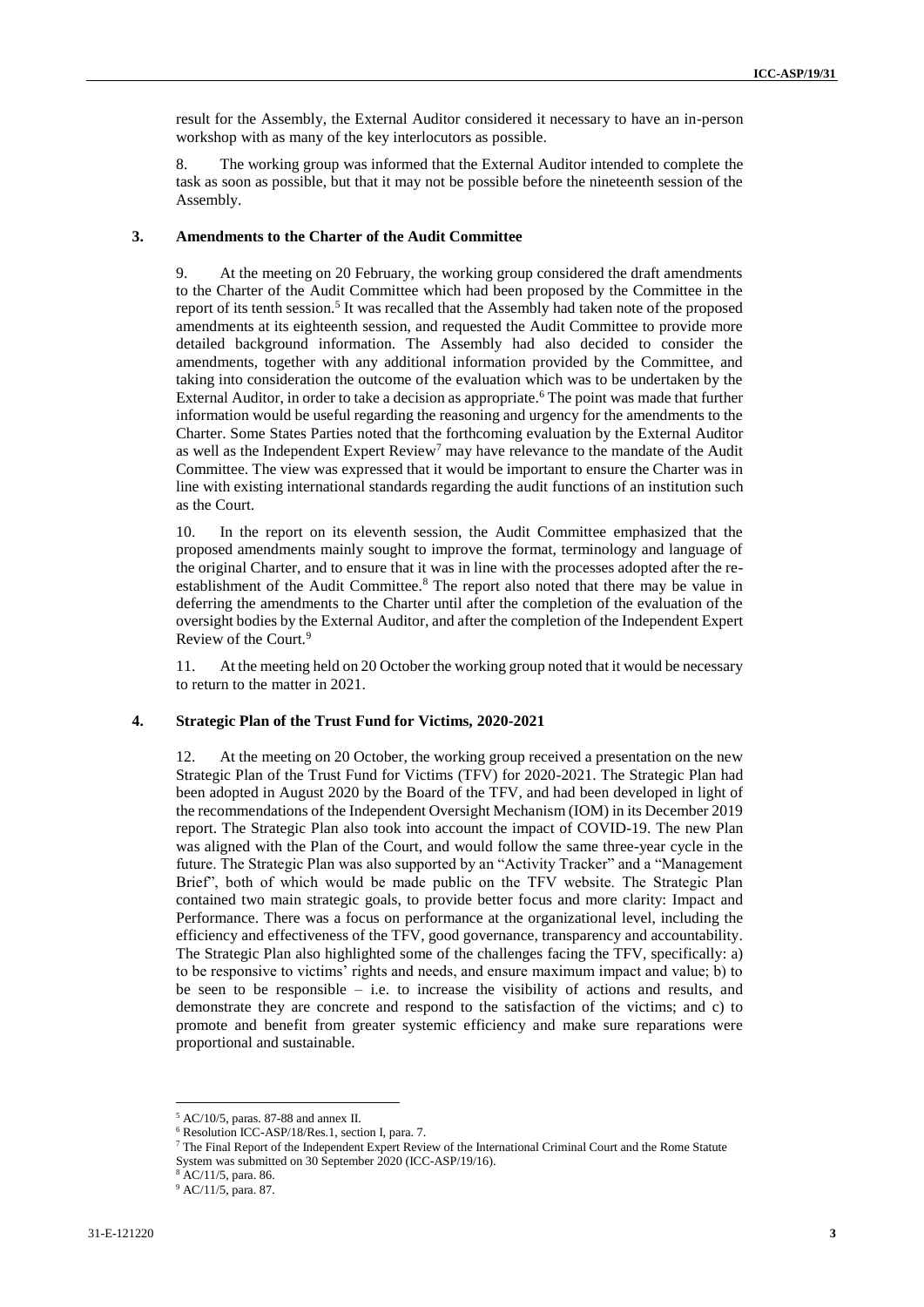## **C. Recommendations**

13. The focal point, through the Bureau, submits the proposed language contained in the appendix to this report for the consideration of the Assembly.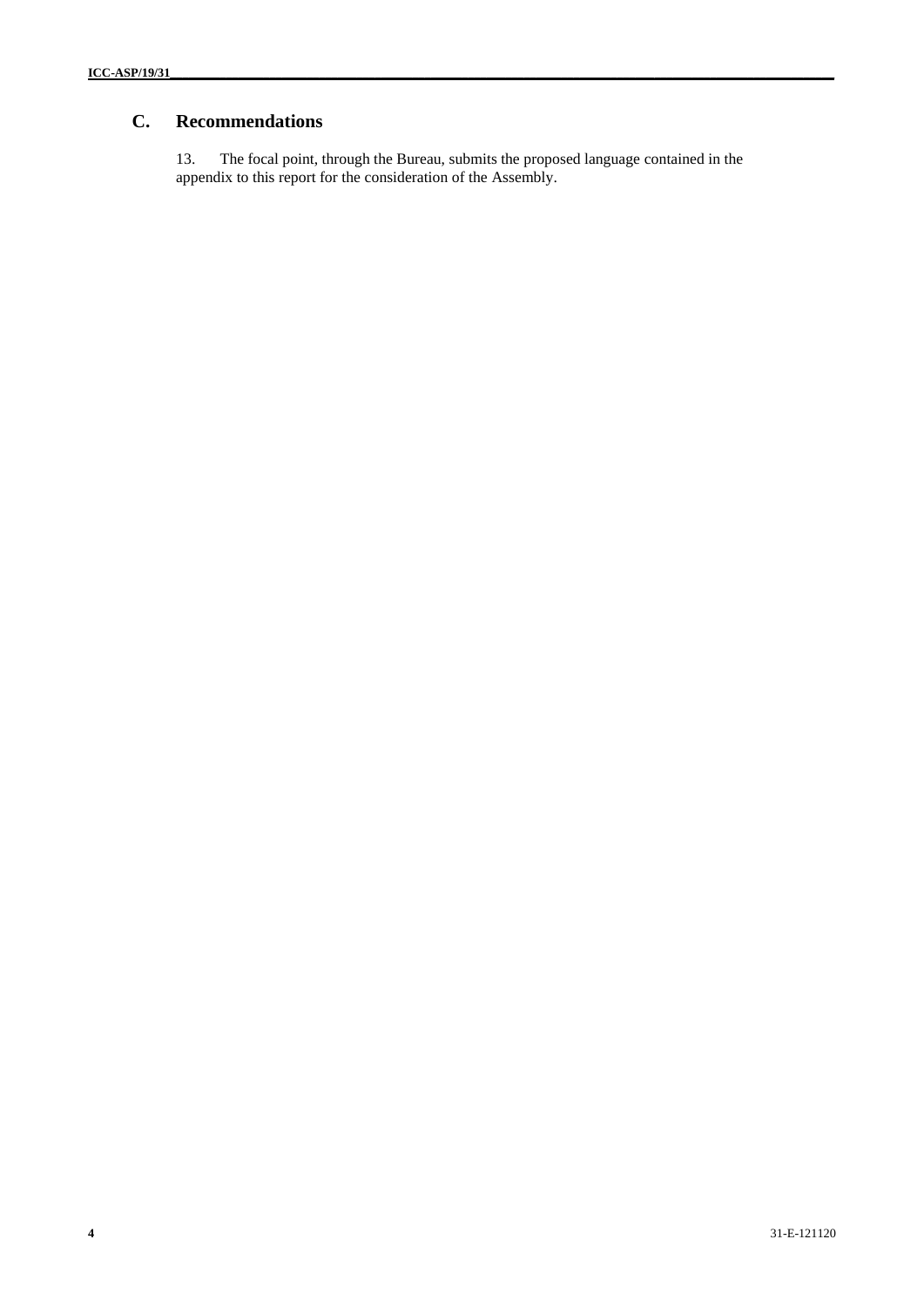## **Appendix**

## **Proposed resolution language for 2020**

## **To be inserted into the budget resolution**

#### **Audit**

#### *The Assembly of States Parties,*

*Having regard to* the Charter of the Audit Committee, adopted at its fourteenth session,<sup>1</sup> as amended,

*Noting* the reports of the Audit Committee on the work of its eleventh and twelfth sessions,<sup>2</sup>

*Further noting* the recommendations of the Committee on Budget and Finance concerning audit matters,<sup>3</sup>

1. *Welcomes* the reports of the Audit Committee on the work of its eleventh and twelfth sessions;

2. *Decides* to appoint the Board of Audit and Inspection of the Republic of Korea as the External Auditor of the International Criminal Court and the Trust Fund for Victims for four years starting with the financial year 2021;

3. *Recalls* its request to the External Auditor, the *Cour des comptes*, to conduct an evaluation of the oversight bodies of the Court as part of its work in 2020, replacing the performance audit, and to recommend possible actions on their respective mandates and reporting lines, while fully respecting the independence of the Court as a whole, and *looks forward* to considering the outcome of that evaluation as soon as it is available; and

4. *Takes note* of the proposed amendments to the Charter of the Audit Committee contained in annex III to the report of the Audit Committee on its tenth session and *decides* to consider those amendments, taking into consideration the outcome of the evaluation to be undertaken by the External Auditor and the report of the Independent Expert Review,<sup>4</sup> in order to take a decision as appropriate.

#### **Budget Management Oversight**

#### *The Assembly of States Parties,*

1. *Notes* that the Strategic Plans of the Court, the Office of the Prosecutor, the Registry and the Trust Fund for Victims are dynamic and updated on a regular basis;

2. *Notes* the Strategic Plans of the Court, the Office of the Prosecutor and the Registry for the period 2019-2021 and of the Trust Fund for Victims for the period 2020-2021 and *also notes* that the Strategic Plans benefit from the views and comments States Parties make in the dialogue with the Court, the Office of the Prosecutor the Registry and the Trust Fund for Victims;

3. *Welcomes* the report of the Office of the Prosecutor on the implementation of its Strategic Plan for 2016-2018, and *requests* the Court to continue to assess, develop and apply the lessons learned contained therein;

4. *Reiterates* the importance of strengthening the relationship and coherence between the strategic planning process and the budgetary process, which is crucial for the credibility and sustainability of the longer-term strategic approach;

<sup>&</sup>lt;sup>1</sup> Official Records ... Fourteenth session ... 2015 (ICC-ASP/14/20), vol. II, part B.3, annex IV.

 $2$  AC/11/5 and AC/12/5, available on the website of the Audit Committee at:

[https://asp.icc-cpi.int/en\\_menus/asp/AuditCommittee.](https://asp.icc-cpi.int/en_menus/asp/AuditCommittee)

<sup>3</sup> ICC-ASP/19/5, paras. 20 to 24 and ICC-ASP/19/15, paras. 214 to 227.

<sup>4</sup> ICC-ASP/19/16.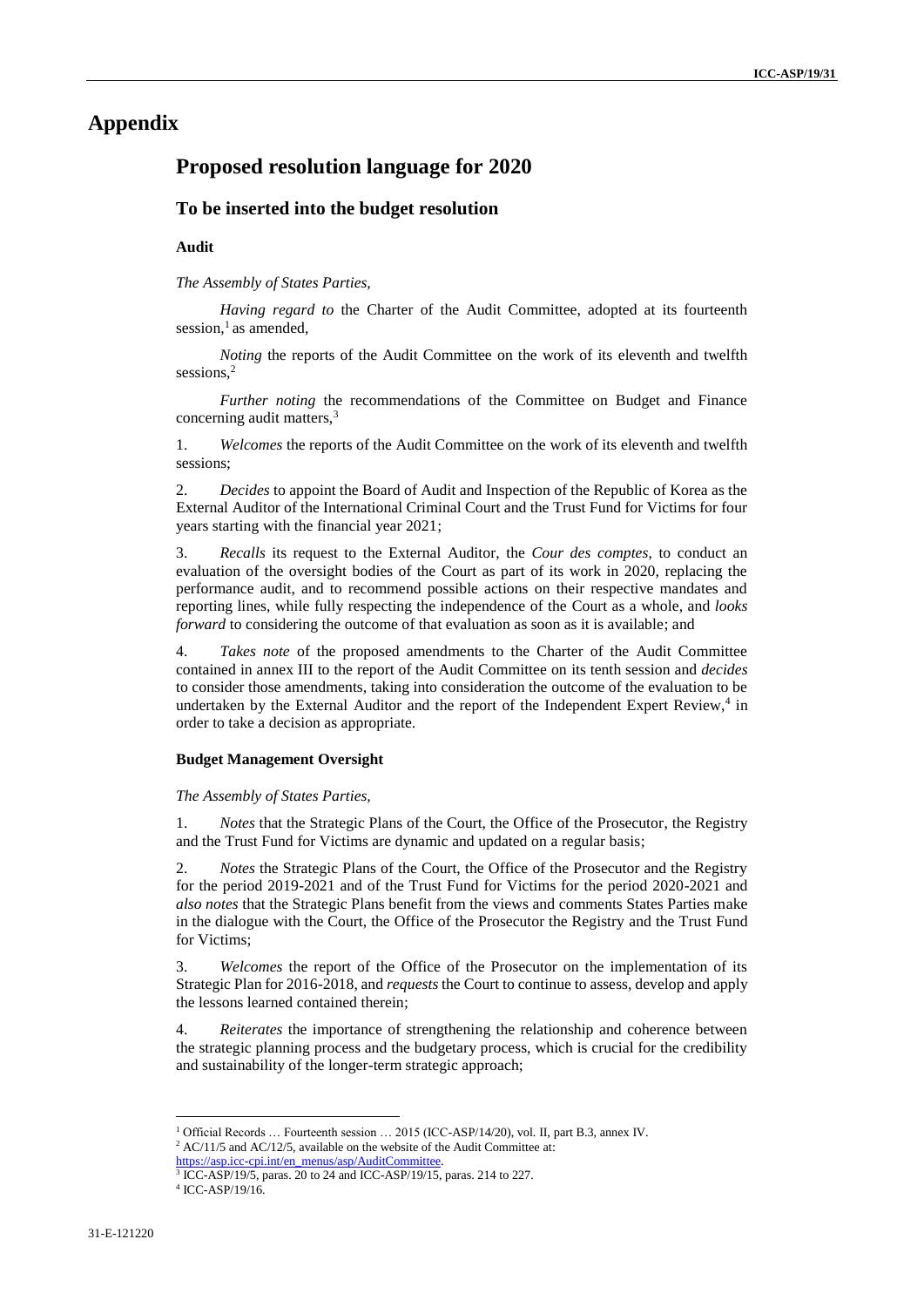5. *Recalls* its invitation to the Court to hold annual consultations with the Bureau in the first trimester on the implementation of its strategic plans during the previous calendar year, including on use of and improvements on performance indicators;

6. *Invites* the Court, the Office of the Prosecutor the Registry and the Trust Fund for Victims to report annually to the Assembly on the implementation of the Strategic Plans; and

7. *Notes* the oversight roles of the Audit Committee, the Committee on Budget and Finance, the External Auditor, the Independent Oversight Mechanism, and the Office of Internal Audit, and *recommends* that these bodies continue to expand their coordination in order to improve the timely exchange of information and reporting of results amongst them, the organs of the Court, the Bureau, and the Assembly, to optimize their oversight capacities, and to avoid duplication of competence and work.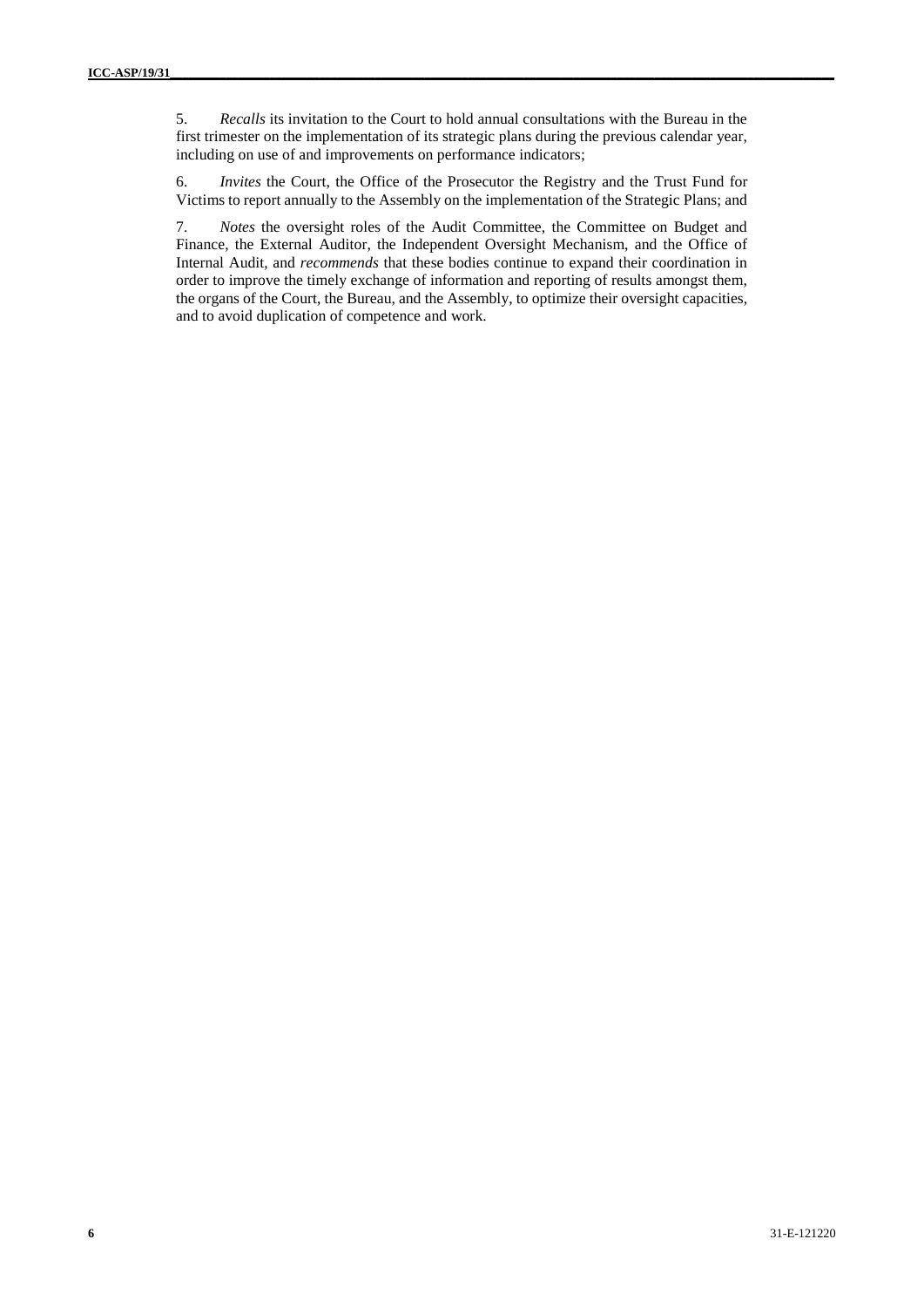## **Annex II**

# **Report of the focal point for the topic of premises**

## **A. Introduction**

1. The mandate for the budget sub-topic of premises in 2020 was derived from resolution ICC-ASP/18/Res.1, which was adopted by the Assembly of States Parties at its eighteenth session. In section G, paragraph 6 of that resolution, the Assembly reaffirmed that "the Bureau is entrusted with the mandate concerning the governance structure and total cost of ownership [of the Court's premises], via its Hague Working Group which has a facilitation on the budget, and request[ed] that a report on the topic be submitted for consideration by the nineteenth session of the Assembly".

2. The Bureau appointed Ms. Marija Stajic-Radivojsa (Serbia) as focal point for the topic of premises on 24 January 2020.

## **B. Meetings and discussions**

3. In 2020, The Hague Working Group ("the working group") held three consultations on the budget sub-topic of premises: on 15 October, 16 November and 9 December. The Court participated in these meetings.

4. The meetings provided an opportunity for the working group to consider and discuss updates from the Court on premises matters. In addition, the working group had the benefit of the recommendations of the Committee on Budget and Finance ("the Committee"), as set out in the report of its thirty-fifth session.<sup>5</sup>

5. At the meeting on 15 October, States Parties received a briefing on the "Report of the Court on updated and detailed plans and a multi-year financing mechanism for capital replacements." <sup>6</sup> At the meeting on 16 November, States Parties received a presentation from the Court on the distinction between maintenance (both preventive and corrective) and capital replacement, the expenditure on those items in 2020, and the proposed budget for 2021.

6. At the meeting on 15 October, a query was raised as to whether the premises sub-topic should be addressed within the budget facilitation.

## **Expenditure in 2020**

7. During the presentation on 16 November, the Court provided an outline of expenditure on maintenance and capital replacement in 2020, and in particular how the Court had managed within the reduced funding envelope approved by the Assembly at its eighteenth session.

8. A representative of the Registry informed the working group that the Court had undertaken a reprioritization exercise in light of the approved budget for capital replacement, and had identified the most vulnerable elements (external doors and windows; electrical infrastructure; security and safety installations). The Registry had then closely monitored the performance of those elements during the year, so that it was able to react immediately in case of any issues. In line with the guidance from the Assembly, items had only been replaced when a breakdown had already occurred or was imminent. In response to a query, the representative of the Registry noted that such an approach had produced some challenging situations, but there had been no significant business interruptions as a result. However, the likelihood of such interruptions would increase if the same approach were taken over a longer period, as the components continue to age and thus represent a higher risk of failure.

In response to a query regarding the impact of the COVID-19 pandemic on the premises, the Registry advised that while the lower number of staff physically present in the building had reduced the frequency of usage, key components were still required to be

<sup>5</sup> ICC-ASP/19/15.

<sup>6</sup> Report of the Court on updated and detailed plans and a multi-year financing mechanism for capital replacements (ICC-ASP/19/8).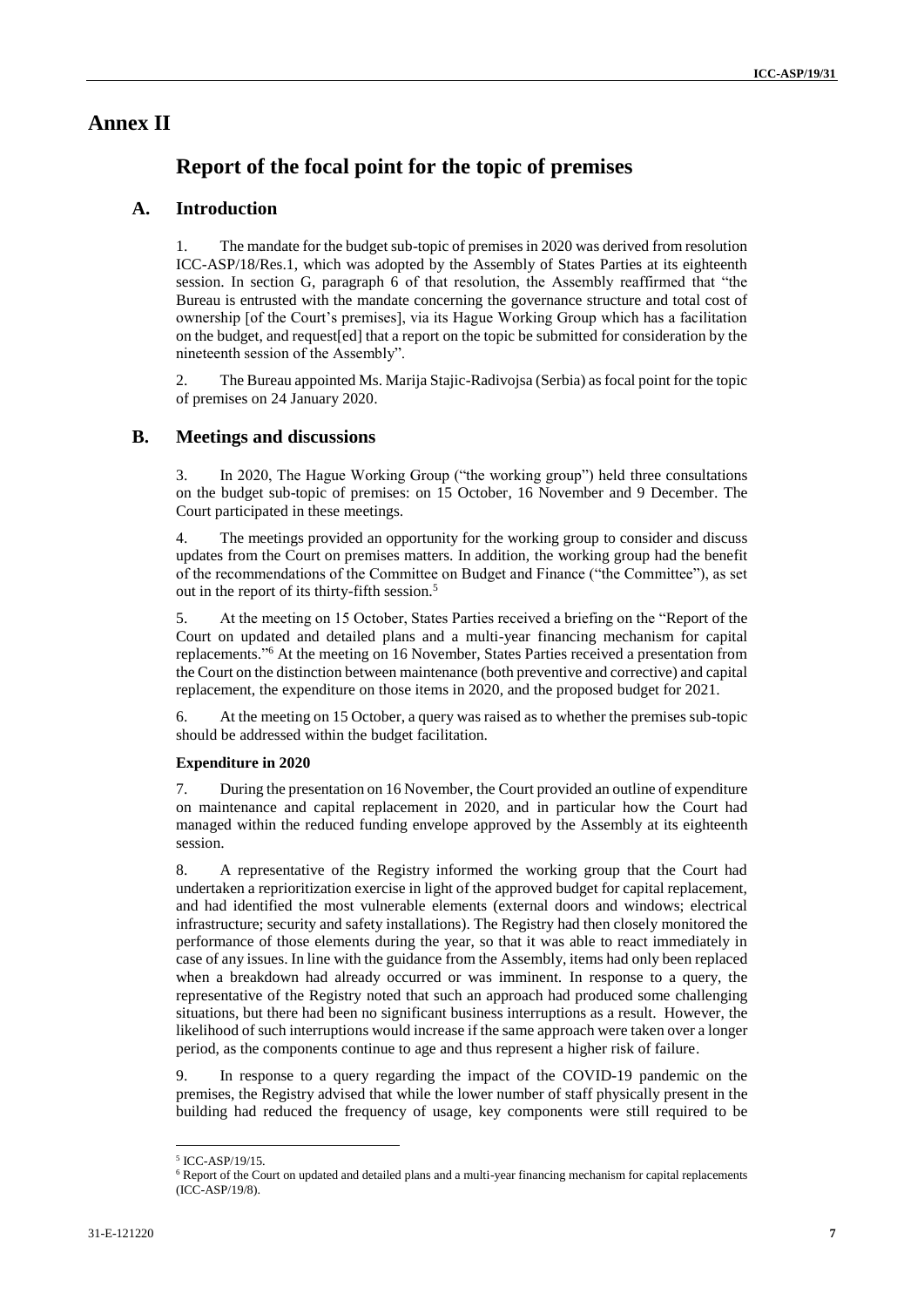operational to support Court activities, such as hearings. In addition, it had been necessary to operate the Building Management System and the security and safety installations continuously throughout the period.

#### **Proposed budget for 2021**

10. The Court had submitted a proposed budget of  $\epsilon$ 2,270.0 thousand for Major Programme V: Premises in 2021, comprising  $\epsilon$ 1,891.0 thousand for maintenance (corrective and preventive) and  $\epsilon$ 378.9 thousand for capital replacement.<sup>7</sup> In preparing the budget, the Court had sought to keep the total budget for Major Programme  $\overline{V}$  at the same level as that approved for 2020.<sup>8</sup> The Committee on Budget and Finance had reviewed the proposed budget and recommended that the Assembly approve the requested amount of  $E$ 2,270.0 thousand.<sup>9</sup>

#### *Maintenance*

11. The working group was informed that the budget for both preventive and corrective maintenance  $(E1,891.0)$  thousand) was governed by the contract with the maintenance contractor. That contract included provision for indexation, which had led to a 2.5 per cent increase in costs. The Court proposed to absorb this increase by reducing the amount available for capital replacement to  $\epsilon$ 378.9 thousand.

#### *Capital replacement*

12. At the meeting on 15 October, the working group received a briefing on the "Report of the Court on updated and detailed plans and a multi-year financing mechanism for capital replacements", which States Parties had received on 12 October. The report had been submitted by the Court to the Committee for consideration at its thirty-fourth session, but had been deferred for consideration at the thirty-fifth session as a result of the restrictions imposed by COVID-19. The report contained a medium (five year) plan and a long term plan for capital replacements, as well as suggestions for a financing mechanism. The Committee had noted that, in light of the lower proposed budget for 2021, the Five-Year Plan would have to be updated.<sup>10</sup> The Committee recommended reassessing the medium and long-term capital replacement plans in light of budgetary appropriations for 2021, taking into account the need to minimize operational risks for the Court and giving priority to maintenance over replacement whenever economically sensible, in line with the principle of sustainability.<sup>11</sup> The Committee also recommended that the Court submit to the Assembly, through the Committee, as part of the proposed programme budget each year, an updated Five-Year Plan for capital replacement, ensuring that operational risks for the Court are limited as far as possible.<sup>12</sup>

13. On the topic of financing for capital replacement, the Committee had noted that the Court advocated the establishment of a fund to assure reliable funding. The Committee continued to not support the establishment of a fund, but indicated that it would be prepared to reassess the situation at its thirty-seventh session.<sup>13</sup> During discussions in the working group, States Parties reiterated that they were not in favour of establishing a fund.

14. The Committee had reiterated its recommendation from its thirty-third session that the Assembly consider appointing one or more external *pro bono* experts from States Parties to provide expert advice in terms of the planning and implementation of capital replacement plans.<sup>14</sup> The Committee had also recommended that the Court explore alternative arrangements to further integrate maintenance and capital replacement programmes into one contract, as an alternative solution to the current contractual arrangements.<sup>15</sup>

<sup>7</sup> ICC-ASP/19/10, para. 664.

<sup>8</sup> ICC-ASP/19/10, para. 663.

<sup>9</sup> ICC-ASP/19/15, para. 107.

<sup>10</sup> ICC-ASP/19/15, para. 100.

<sup>&</sup>lt;sup>11</sup> ICC-ASP/19/15, para. 105.

<sup>12</sup> ICC-ASP/19/15, para. 100.

<sup>13</sup> ICC-ASP/19/15, para. 103.

<sup>14</sup> ICC-ASP/19/15, para. 104. <sup>15</sup> ICC-ASP/19/15, para. 106.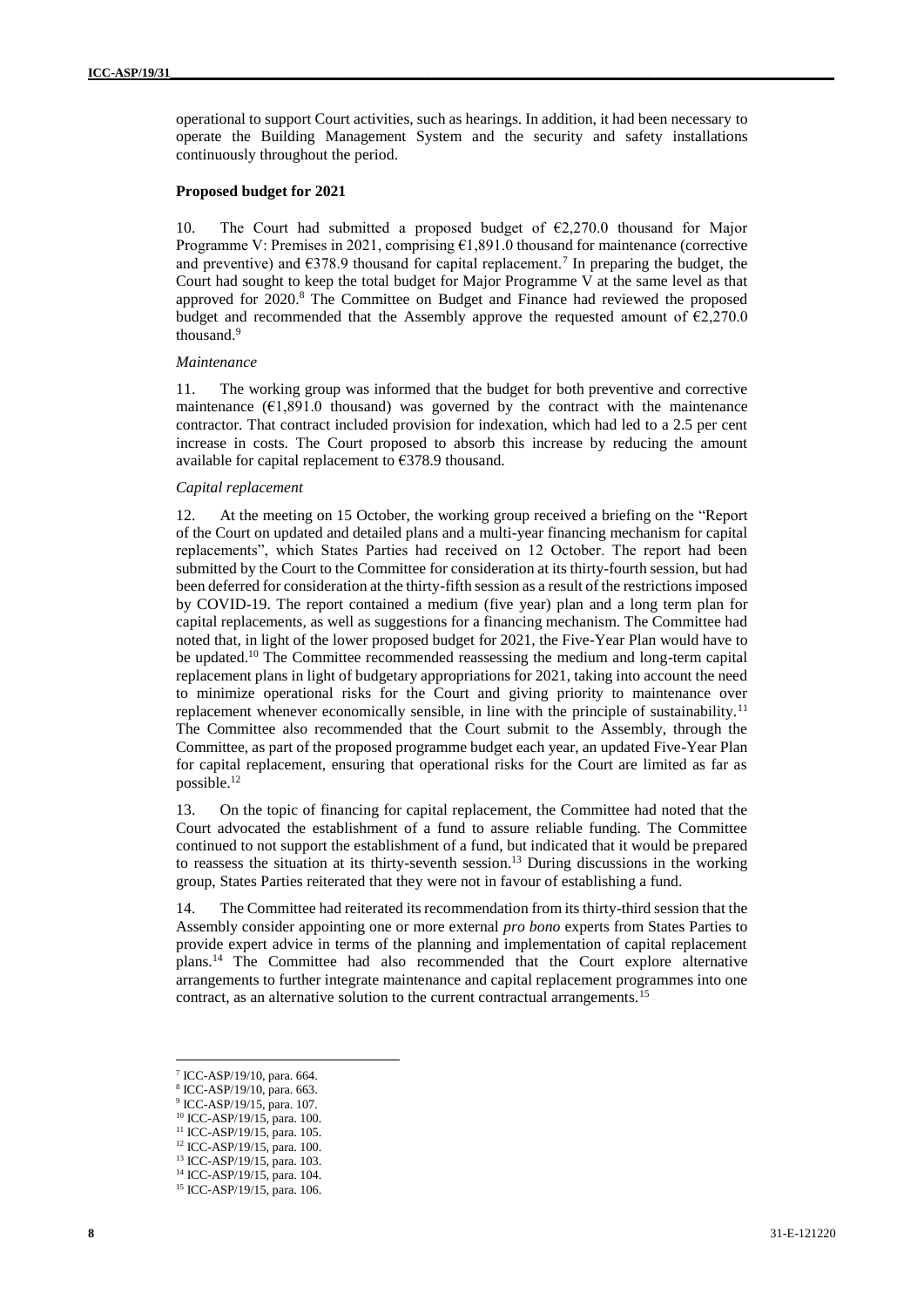## **Artwork donations**

15. The working group welcomed with appreciation the donation of three artworks for the premises of the Court in 2020:

a) the donation by Australia of a painting by a senior female Aboriginal artist, Wawiriya Burton, entitled "Ngayuku Mamaku Ngura – My Father's Country", which speaks about the importance of law and justice for a safe and peaceful society;

b) the donation by Ireland, entitled "Oak", of green glass fibre reinforced concrete benches representing the strength of the mighty oak tree, a traditional Irish symbol of truth, justice, courage and wisdom, qualities inherent in the work of the Court, and also depicting "An Bradán Feasa (Salmon of Knowledge)", an important metaphor in Irish folklore mythology; and

c) the donation by Romania of a painting representing Vespasian V. Pella, a Romanian lawyer, scholar and diplomat who was an early advocate of the idea of establishing an International Criminal Court, which was unveiled in a ceremony on 9 November 2020.

## **C. Recommendations**

16. The focal point through the Bureau submits the proposed language contained in the appendix to this report for the consideration of the Assembly.